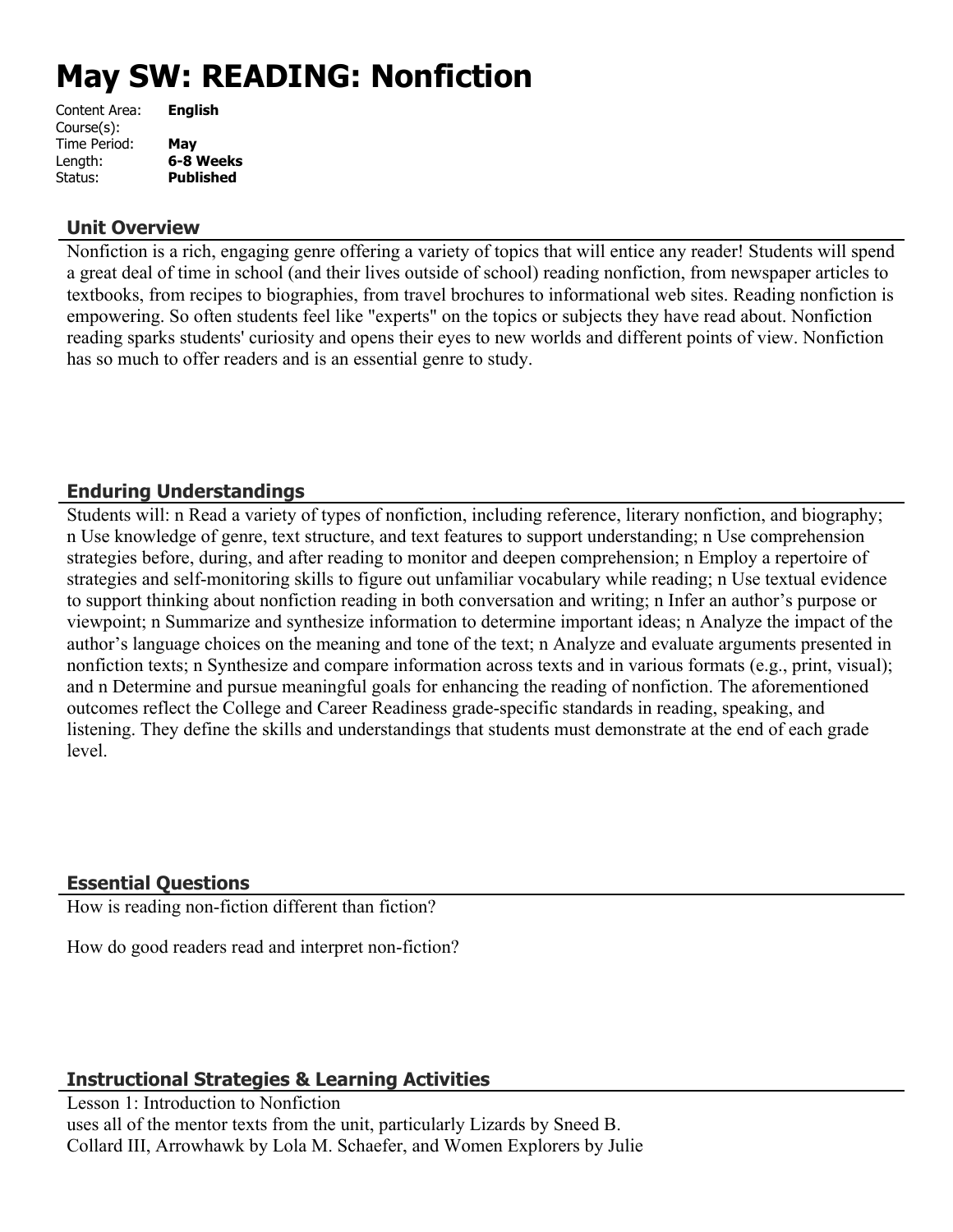Cummins.

Rationale: Readers need to understand the significance of nonfiction and how the genre is different from fiction. Students will learn about the different types of nonfiction and the unique elements within various texts.

Common Core State Standards: RI.5.5, SL.5.1, L.5.6, RI.5.10

Skills and Strategies: Text and Genre Features/Structure, Using Schema,

Speaking to Communicate, Listening and Responding, Engaging in

Discussion/Collaborating

Lesson 2: The Look of Reference Nonfiction

uses A Warmer World: From Polar Bears to Butterflies, How Climate Change Affects Wildlife by Caroline Arnold.

Rationale: Readers of reference nonfiction identify textual features and use them to locate and sort information. Students will pay attention to common features to help them navigate and make meaning of texts.

Common Core State Standards: RI.5.5, RI.5.7, SL.5.1, L.5.6, RI.5.10

Skills and Strategies: Text and Genre Features/Structure, Determining

Importance, Speaking to Communicate, Listening and Responding, Engaging

in Discussion/Collaborating

Lesson 3: Structures of Nonfiction

uses Lizards by Sneed B. Collard III.

Rationale: Readers of nonfiction read with an awareness of text structures that

assist them in deepening their understanding. Students will identify and

understand different text structures to comprehend nonfiction texts.

Common Core State Standards: RI.5.5, SL.5.1, L.5.6, RI.5.10

Skills and Strategies: Text and Genre Features/Structure, Visualizing,

Determining Importance, Speaking to Communicate, Listening and

Responding, Engaging in Discussion/Collaborating

Lesson 4: How Do We Read Nonfiction?

uses Henry's Freedom Box: A True Story from the Underground Railroad by Ellen Levine.

Rationale: Readers of nonfiction ask themselves questions before, during, and after reading. Students will ask questions to activate prior knowledge, build understanding, and monitor comprehension.

Common Core State Standards: RI.5.3, SL.5.1, RI.5.1, RI.5.10, W.5.10

Skills and Strategies: Using Schema, Questioning, Making Inferences, Speaking to Communicate, Listening and

Responding, Engaging in Discussion/Collaborating

Lesson 5: Unlocking Unfamiliar Vocabulary

uses Women Explorers by Julie Cummins.

Rationale: Readers of nonfiction regularly come across unfamiliar words and phrases. Students will use context

clues and background information to determine the meaning of unfamiliar words.

Common Core State Standards: RI.5.4, SL.5.1, L.5.4, RI.5.1, RI.5.10

Skills and Strategies: Using Schema, Making Inferences, Monitoring and Repairing Comprehension, Finding Word

Meaning (Vocabulary), Speaking to Communicate, Listening and Responding, Engaging in

Discussion/Collaborating

Lesson 6: Determining Author's Purpose

uses Arrowhawk by Lola M. Schaefer.

Rationale: Readers of nonfiction determine the writer's purpose for writing a text. Students will consider how identifying an author's purpose helps them learn about a topic.

Common Core State Standards: RI.5.2, SL.5.1, RI.5.1, RI.5.10, W.5.10

Skills and Strategies: Questioning, Making Inferences, Determining Importance, Speaking to Communicate,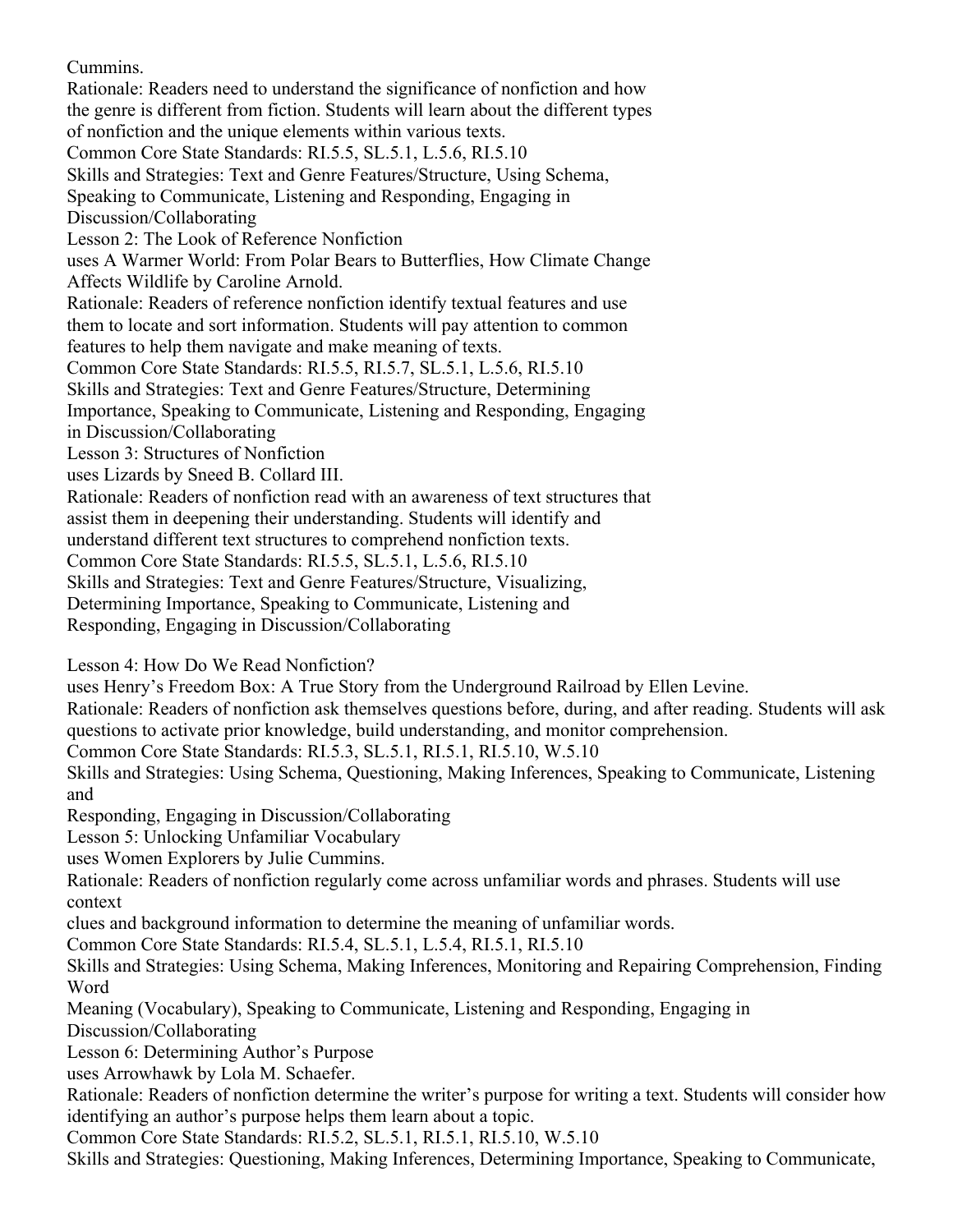Listening and Responding, Engaging in Discussion/Collaborating

Lesson 7: Identifying the Main Idea

uses I is for Idea: An Inventions Alphabet by Marcia Schonberg.

Rationale: Readers of nonfiction determine the main idea of a text and explain how it is supported by key details.

Students will identify the main idea and supporting details in a nonfiction text.

Common Core State Standards: RI.5.2, RI.5.8, SL.5.1, RI.5.10

Skills and Strategies: Making Inferences, Determining Importance, Synthesizing, Speaking to Communicate, Listening and Responding, Engaging in Discussion/Collaborating

Lesson 8: How We Check for Understanding

uses A Warmer World: From Polar Bears to Butterflies, How Climate Change Affects Wildlife by Caroline Arnold.

Rationale: Readers of nonfiction know how to monitor their understanding of a text. Students will demonstrate their

understanding of a text by summarizing key ideas.

Common Core State Standards: RI.5.1, RI.5.2, RI.5.3, RI.5.8, SL.5.1, RI.5.10, W.5.10

Skills and Strategies: Visualizing, Determining Importance, Monitoring and Repairing Comprehension, Finding

Word Meaning (Vocabulary), Speaking to Communicate, Listening and Responding, Engaging in Discussion/Collaborating

Nonfiction Grade 5 Overview p.3

© 2013 Schoolwide, Inc.

•

Mini-Lessons

Lesson 1: The Process of Reading Nonfiction

uses "Penguins on Parade" by Tamar L. from the Nonfiction Shared Texts.

Rationale: Readers approach nonfiction texts with a consistent process to build understanding. Students will use questioning to activate background knowledge and build understanding during and after the read. Common Core State Standards: RI.5.1, RI.5.10, SL.5.1

Skills and Strategies: Text and Genre Features/Structure, Using Schema, Making Inferences, Determining Importance

Lesson 2: Navigating Nonfiction

uses an excerpt from Zoobooks: Penguins (pp. 6 and 7) from the Nonfiction Shared Texts.

Rationale: Readers of nonfiction use the features on the page to familiarize themselves with a topic and build schema prior to reading a text. Students will use text features to build their understanding and deepen their comprehension.

Common Core State Standards: RI.5.1, RI.5.7, RI.5.10, SL.5.1

Skills and Strategies: Text and Genre Features/Structure, Using Schema, Making Inferences, Determining Importance

Lesson 3: Determining the Main Idea

uses "Brace Yourself" by Edward C. from the Nonfiction Shared Texts.

Rationale: Readers of nonfiction must be able to distinguish between ordinate and subordinate information. Students will identify the main idea and supporting details in a selected text.

Common Core State Standards: RI.5.1, RI.5.2, RI.5.10, SL.5.1

Skills and Strategies: Text and Genre Features/Structure, Making Inferences, Determining Importance, Synthesizing

Lesson 4: Problem and Solution Text Structure

uses Lizards by Sneed B. Collard III.

Rationale: Readers of nonfiction understand that facts and information are organized in different structures. Students will use text clues, or signal words, to identify the problem and solution structure and support comprehension.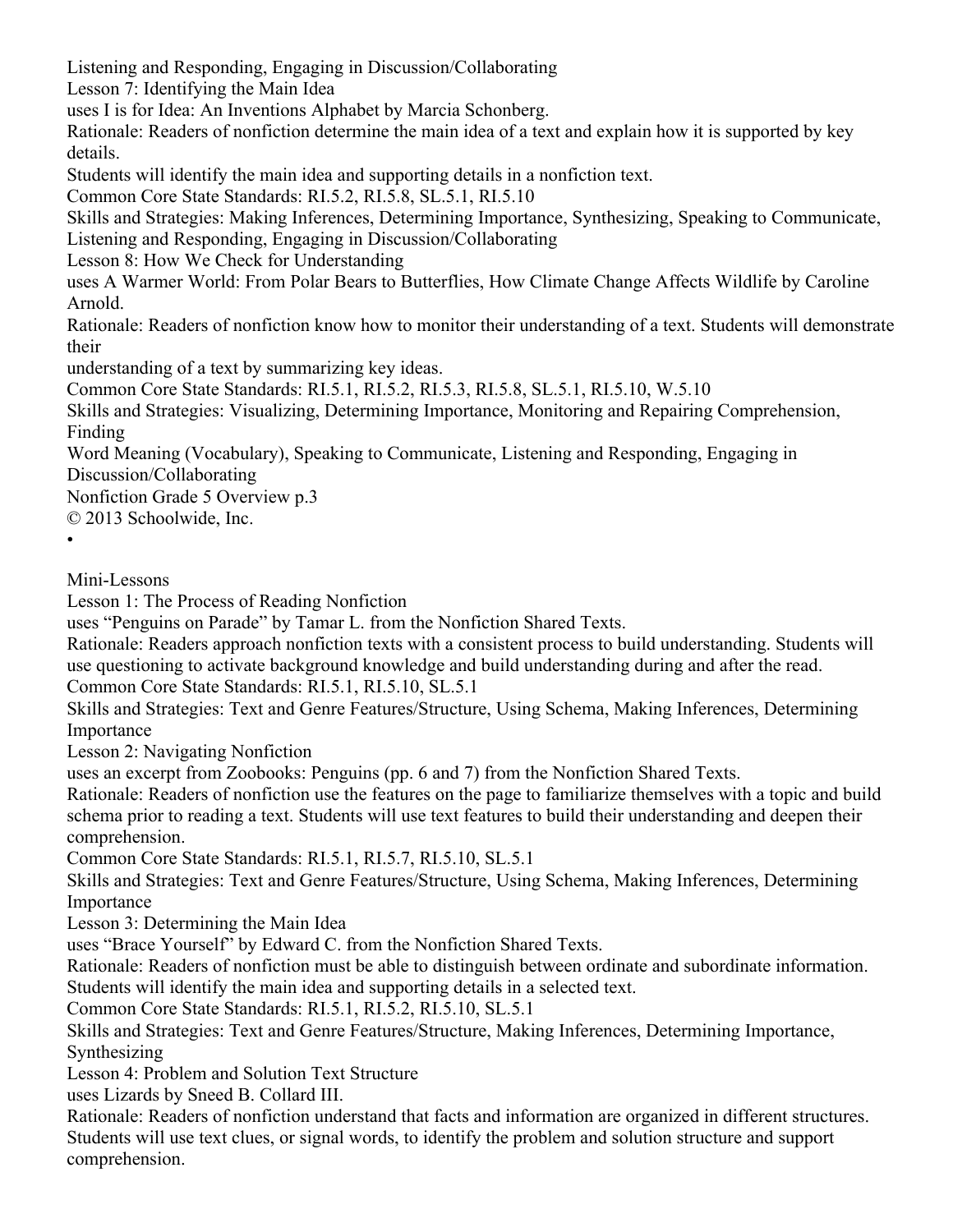Common Core State Standards: RI.5.2, RI.5.5, L.5.6, RI.5.10, SL.5.1

Skills and Strategies: Text and Genre Features/Structure, Making Inferences, Determining Importance Lesson 5: Cause and Effect Text Structure

uses A Warmer World: From Polar Bears to Butterflies, How Climate Change Affects Wildlife by Caroline Arnold.

Rationale: Readers of nonfiction understand that facts and information are organized in different structures. Students will use text clues, or signal words, to identify the cause and effect structure and support comprehension.

Common Core State Standards: RI.5.2, RI.5.5, L.5.6, RI.5.10, SL.5.1

Skills and Strategies: Text and Genre Features/Structure, Making Inferences, Determining Importance Nonfiction

Lesson 6: Chronological Structure

uses Women Explorers by Julie Cummins.

Rationale: Readers of nonfiction read biographies with the understanding that they are usually organized chronologically. Students will identify key events that illustrate the significance of a featured person's life. Common Core State Standards: RI.5.5, RI.5.1, RI.5.10, SL.5.1, L.5.6

Skills and Strategies: Text and Genre Features/Structure, Making Inferences, Determining Importance Lesson 7: Sifting Through Literary Nonfiction

uses Henry's Freedom Box: A True Story from the Underground Railroad by Ellen Levine.

Rationale: Literary nonfiction entertains and teaches readers. When reading literary nonfiction, readers enjoy a well-crafted story and learn about the topic or subject. Students will extract factual information from a story. Common Core State Standards: RI.5.1, RI.5.10, SL.5.1

Skills and Strategies: Text and Genre Features/Structure, Making Inferences, Determining Importance Lesson 8: Building Vocabulary

uses Lizards by Sneed B. Collard III.

Rationale: Readers of nonfiction need to build their academic and content-specific vocabulary. Students will use

strategies to figure out unknown words.

Common Core State Standards: RI.5.4, L.5.4, L.5.6, RI.5.10, SL.5.1

Skills and Strategies: Using Schema, Monitoring and Repairing Comprehension, Finding Word Meaning (Vocabulary)

Lesson 9: Dealing With Difficulty

uses Women Explorers by Julie Cummins.

Rationale: Readers of nonfiction monitor for understanding and use fix-up strategies to clear up confusion. Students will focus on identifying confusion and using fix-up strategies in order to repair comprehension.

Common Core State Standards: RI.5.2, L.5.4, RI.5.10, SL.5.1

Skills and Strategies: Making Inferences, Monitoring and Repairing Comprehension

Lesson 10: Growing Our Thinking

uses Arrowhawk by Lola M. Schaefer and an excerpt from Zoobooks: Birds of Prey (p. 16) from the Nonfiction

Shared Texts.

Rationale: Readers of nonfiction expand their knowledge of a topic by reading a variety of texts about the same

topic and integrating key information from those texts. Students will visit two texts about a shared topic and sort

through similarities and differences to develop big ideas about the topic.

Common Core State Standards: RI.5.6, RI.5.8, RI.5.9, SL.5.1, RI.5.10, W.5.10

Skills and Strategies: Synthesizing, Speaking to Communicate, Listening and Responding, Engaging in Discussion/Collaborating

Summative Assessment

Students will read two excerpts from Zoobooks: Dolphins in order to answer selected and constructed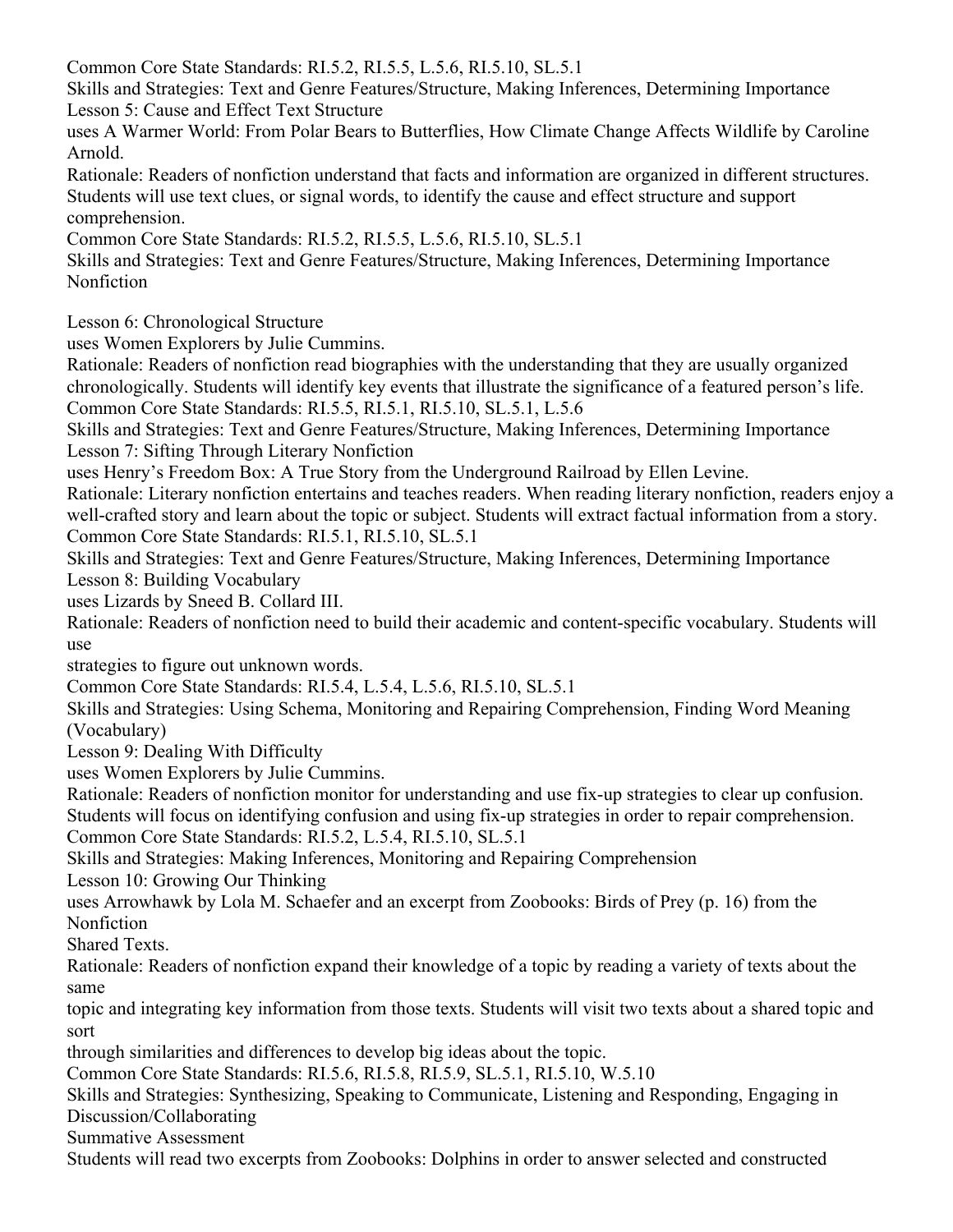response questions. Nonfiction Grade 5 Overview p.5 © 2013 Schoolwide, Inc.

## **Integration of Career Readiness, Life Literacies and Key Skills**

Students will read about and discuss ecologoical concerns and possible solutions when having class conversations using mentor texts.

Careers in ecological conservation will be explored in the mentor texts.

| TECH.9.4.5.DC.4      | Model safe, legal, and ethical behavior when using online or offline technology (e.g.,<br>$8.1.5.NI.2$ ).                                                                                         |
|----------------------|---------------------------------------------------------------------------------------------------------------------------------------------------------------------------------------------------|
|                      | Curiosity and a willingness to try new ideas (intellectual risk-taking) contributes to the<br>development of creativity and innovation skills.                                                    |
| <b>TECH.9.4.5.CT</b> | Critical Thinking and Problem-solving                                                                                                                                                             |
| <b>WRK.9.2.5.CAP</b> | <b>Career Awareness and Planning</b>                                                                                                                                                              |
|                      | The ability to solve problems effectively begins with gathering data, seeking resources,<br>and applying critical thinking skills.                                                                |
| WRK.9.2.5.CAP.2      | Identify how you might like to earn an income.                                                                                                                                                    |
|                      | Digital identities must be managed in order to create a positive digital footprint.                                                                                                               |
|                      | An individual's passions, aptitude and skills can affect his/her employment and earning<br>potential.                                                                                             |
| WRK.9.2.5.CAP.1      | Evaluate personal likes and dislikes and identify careers that might be suited to personal<br>likes.                                                                                              |
|                      | Collaboration with individuals with diverse perspectives can result in new ways of thinking<br>and/or innovative solutions.                                                                       |
| WRK.9.2.5.CAP.4      | Explain the reasons why some jobs and careers require specific training, skills, and<br>certification (e.g., life guards, child care, medicine, education) and examples of these<br>requirements. |
| <b>TECH.9.4.5.CI</b> | Creativity and Innovation                                                                                                                                                                         |
| WRK.9.2.5.CAP.3      | Identify qualifications needed to pursue traditional and non-traditional careers and<br>occupations.                                                                                              |

# **Technology and Design Integration**

Students will interact with the lesson using the Smartboard.

| $CS.3 - 5.8.2.5$ . ITH $.1$ | Explain how societal needs and wants influence the development and function of a<br>product and a system. |
|-----------------------------|-----------------------------------------------------------------------------------------------------------|
|                             | Societal needs and wants determine which new tools are developed to address real-world<br>problems.       |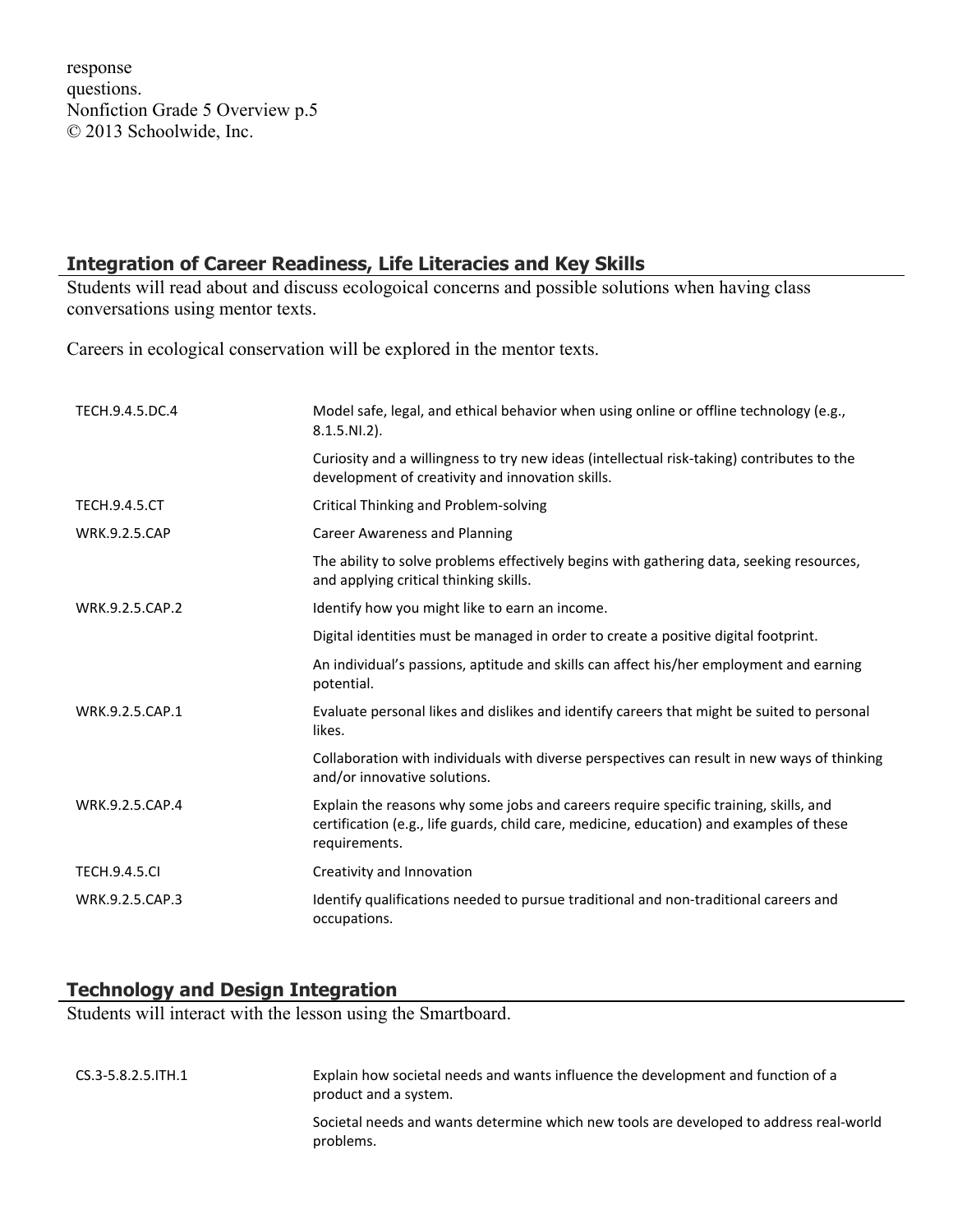CS.3-5.8.1.5.CS.3 Identify potential solutions for simple hardware and software problems using common troubleshooting strategies.

> Technology innovation and improvement may be influenced by a variety of factors. Engineers create and modify technologies to meet people's needs and wants; scientists ask questions about the natural world.

#### **Interdisciplinary Connections**

Language Arts connects with all disciplines through reading and writing.

Mentor texts discuss topics dealing with ecology and being an animal advocate.

#### **Differentiation**

- Understand that gifted students, just like all students, come to school to learn and be challenged.
- Pre-assess your students. Find out their areas of strength as well as those areas you may need to address before students move on.
- Consider grouping gifted students together for at least part of the school day.
- Plan for differentiation. Consider pre-assessments, extension activities, and compacting the curriculum.
- Use phrases like "You've shown you don't need more practice" or "You need more practice" instead of words like "qualify" or "eligible" when referring to extension work.
- Encourage high-ability students to take on challenges. Because they're often used to getting good grades, gifted students may be risk averse.
- **Definitions of Differentiation Components**:
	- o Content the specific information that is to be taught in the lesson/unit/course of instruction.
	- o Process how the student will acquire the content information.
	- o Product how the student will demonstrate understanding of the content.
	- o Learning Environment the environment where learning is taking place including physical location and/or student grouping

#### **Differentiation occurring in this unit:**

Students will be offered additional challenges when needing enrichment. Struggling students will be monitored and offered additional modifications to ensure success.

## **Modifications & Accommodations**

Refer to QSAC EXCEL SMALL SPED ACCOMMOCATIONS spreadsheet in this discipline.

#### **Modifications and Accommodations used in this unit:**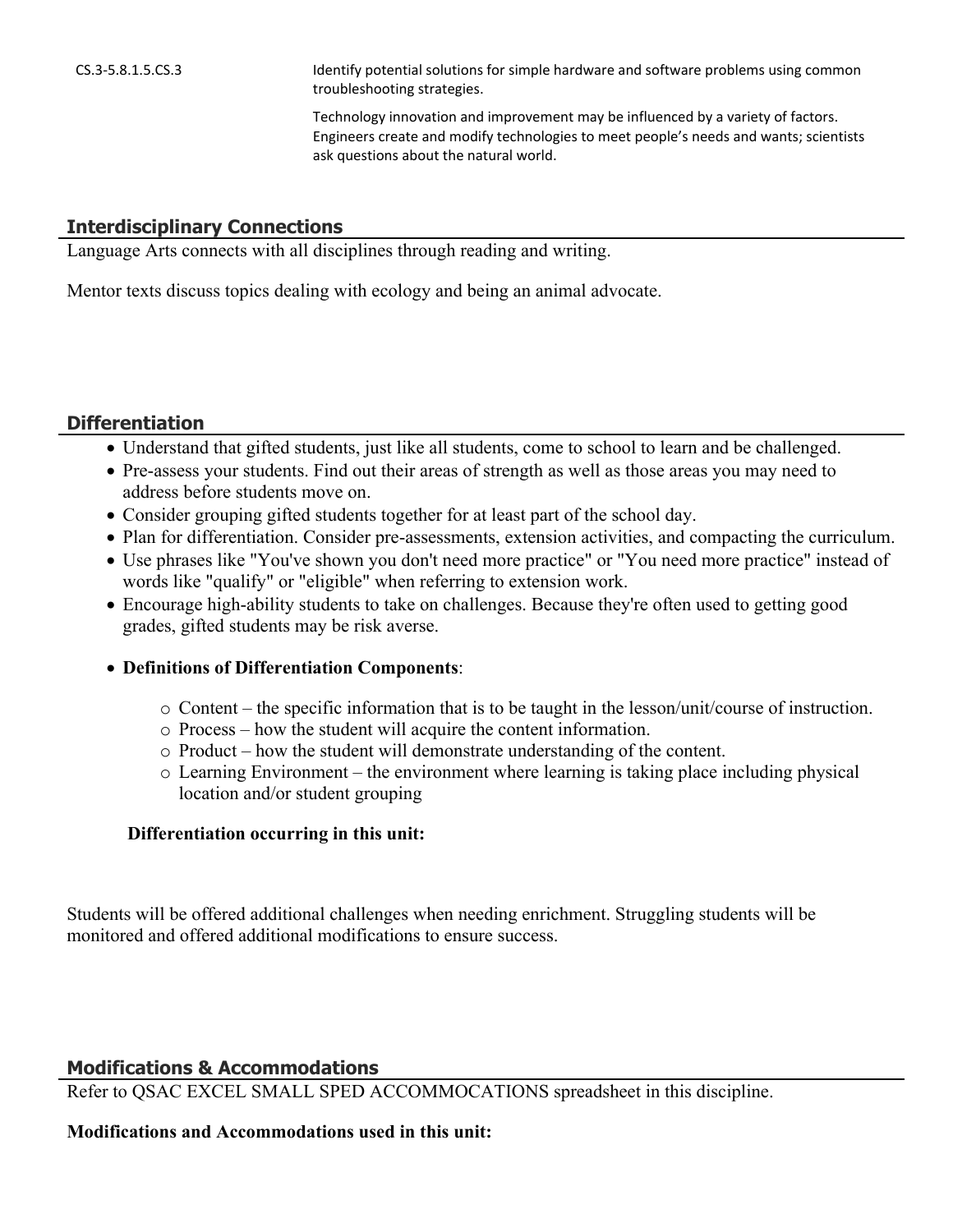IEP and 504 plans will be utilized.

#### **Benchmark Assessments**

**Benchmark Assessments** are given periodically (e.g., at the end of every quarter or as frequently as once per month) throughout a school year to establish baseline achievement data and measure progress toward a standard or set of academic standards and goals.

#### **Schoolwide Benchmark assessments:**

DRA

Aimsweb

Linkit testing 3 times a year.

## **Formative Assessments**

Assessment allows both instructor and student to monitor progress towards achieving learning objectives, and can be approached in a variety of ways. **Formative assessment** refers to tools that identify misconceptions, struggles, and learning gaps along the way and assess how to close those gaps. It includes effective tools for helping to shape learning, and can even bolster students' abilities to take ownership of their learning when they understand that the goal is to improve learning, not apply final marks (Trumbull and Lash, 2013). It can include students assessing themselves, peers, or even the instructor, through writing, quizzes, conversation, and more. In short, formative assessment occurs throughout a class or course, and seeks to improve student achievement of learning objectives through approaches that can support specific student needs (Theal and Franklin, 2010, p. 151).

#### **Formative Assessments used in this unit:**

Homework

**Discussions** 

worksheets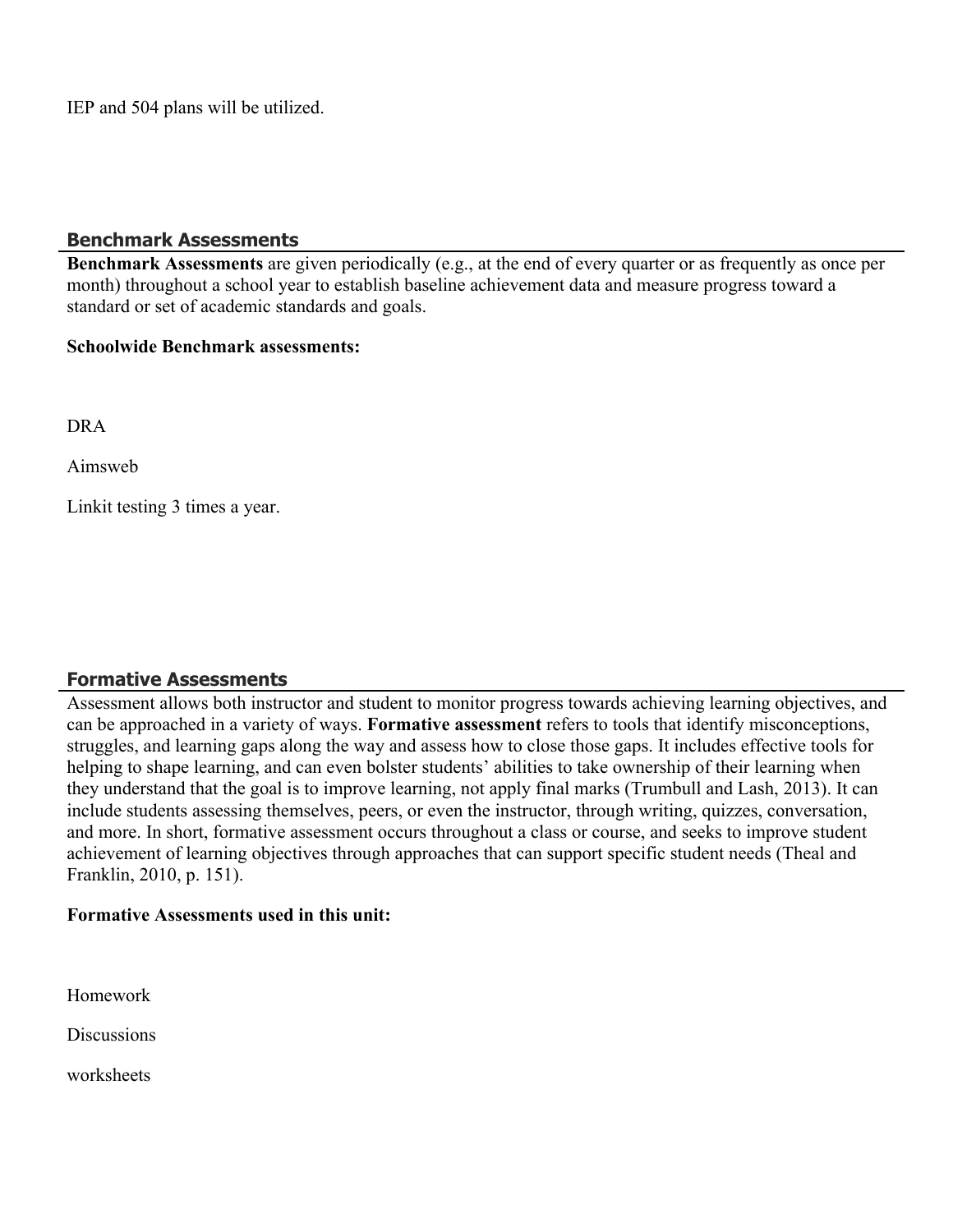## **Summative Assessments**

**Summative assessments** evaluate student learning, knowledge, proficiency, or success at the conclusion of an instructional period, like a unit, course, or program. Summative assessments are almost always formally graded and often heavily weighted (though they do not need to be). Summative assessment can be used to great effect in conjunction and alignment with formative assessment, and instructors can consider a variety of ways to combine these approaches.

## **Summative assessments for this unit:**

Final assessments

# **Instructional Materials**

Instructional material with the Schoolwide, Inc. unit,

Arrowhawk by Lola M. Schaefer

Henry's Freedom Box: A True Story from the Underground Railroad by Ellen Levine

I is for Idea: An Inventions Alphabet by Marcia Schonberg

Lizards by Sheed B. Collard III

A Warmer World: From Polar Bears and Burtterflies, How Climate Change Affects Wildlife by Caroline Arnold

Women Explorers by Julie Cummins

Nonfiction Shared Texts

Brace Yourself by Edward C. (Lexile Level 900L)

Excerpt from Zoobooks: Birds of Prey p. 16 (Lexile Level: 890L)

Experpt from Zoobooks: Penguins pp. 6 and 7 (Lexile Level: 890L)

Penguins on Parade by Tamar L. (Lexile Level: 1010L)

## **Standards**